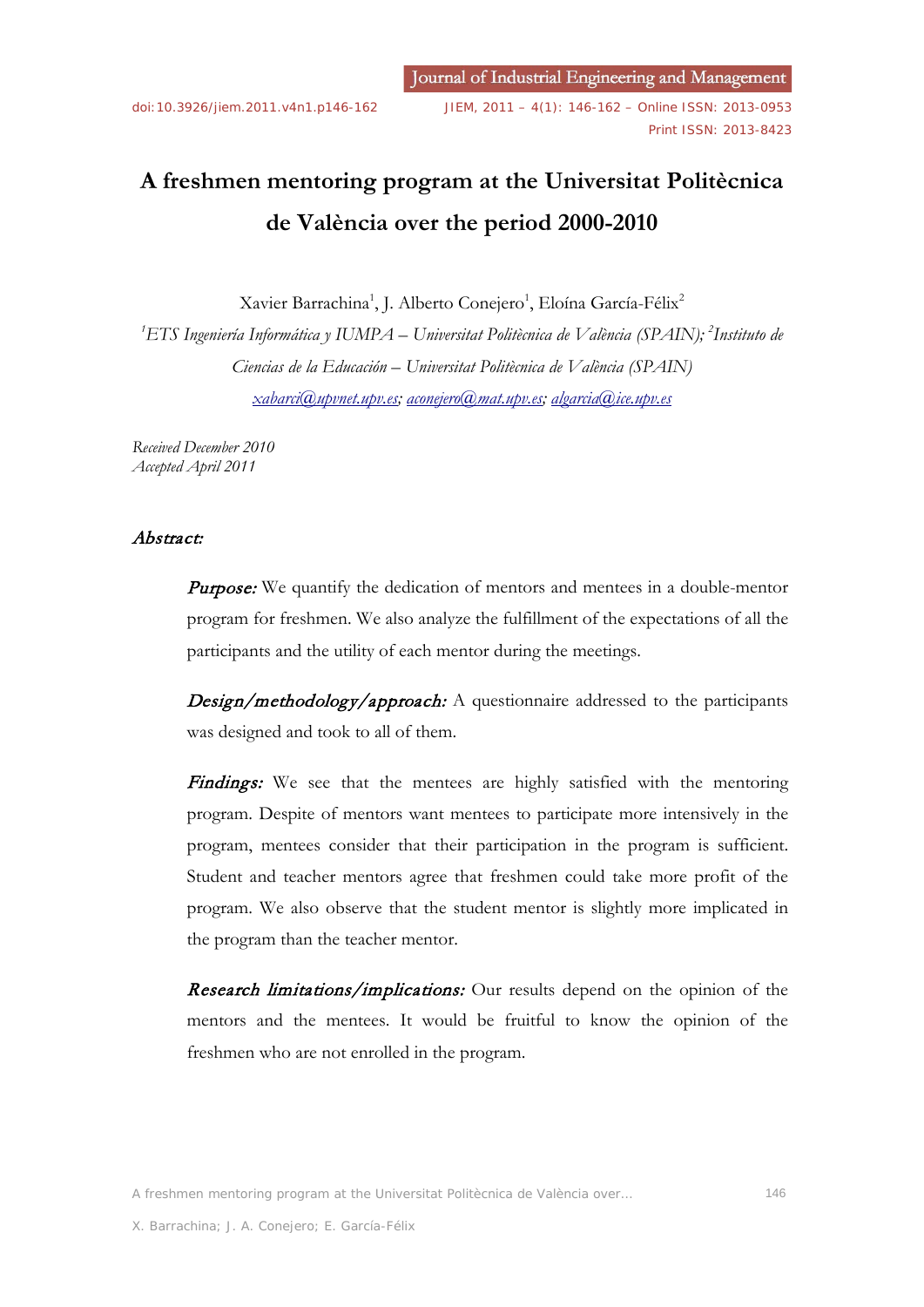Practical implications: Our research confirms the validity of the system. We hope that our conclusions will be fruitful for other institutions that would like to implement a double-mentor program for freshmen.

**Originality/value:** Many mentoring programs have been designed basing on a big brother/sister system. We analyze the development of a double-mentor program. The last law concerning university students, approved in Spain in 2011, indicates that mentoring programs should be designed in the frame of every degree, and they should be conducted by teachers and by technical staff. With our formula, both approaches are combined.

Keywords: freshmen, mentoring program, management education, first year programs

# **1 Introduction**

In the last years, mentoring has been applied not only in professional, but also in academic environments. Mentoring can be understood as a series of specific planned actions carried out by institutions in order to enable potential learning and growth of students during their training. A review of the most significant findings of mentoring in education in contrast to business and medical mentoring can be found in (Ehrich, Hansford, & Tennent, 2004). In the educational context, the main goal of mentoring is related to adaptation and success of the students. An improvement of the academic success is understood as higher academic marks, a higher number of passed subjects, and a lower dropout rate.

Mentoring programs are usually set in two different ways: On the one hand freshmen are assigned to experienced students (big brothers & sisters) acting as mentors. On the other hand, teachers can also act as mentors or supervisors. When senior students act as mentors, the main goal for mentoring is helping freshmen to adapt to the study environment, face course related problems and other general issues. When teachers act as mentors, a more academic approach can be obtained, however sometimes freshmen are discouraged to participate, since they are ashamed of talking to teachers in private. There are different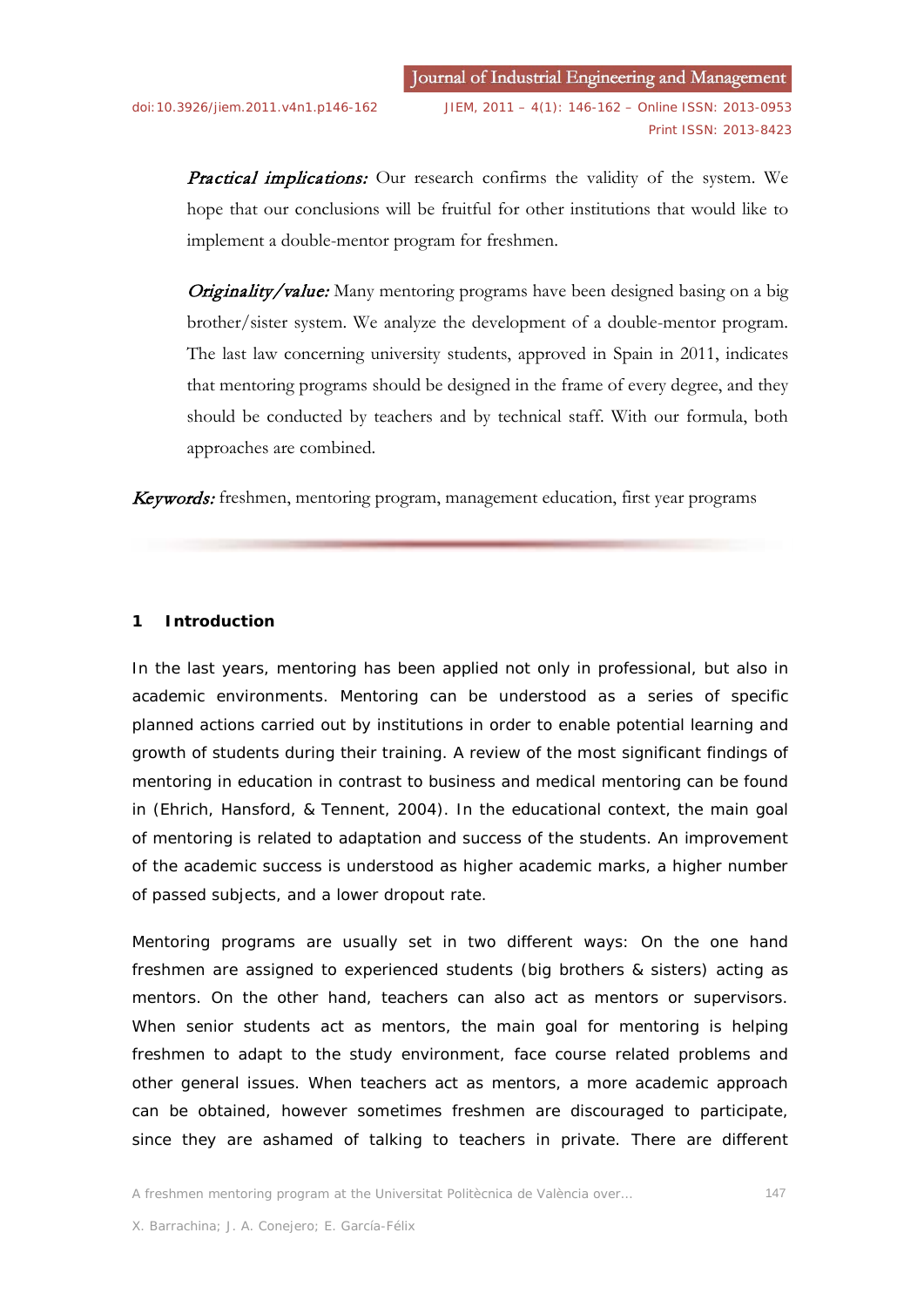surveys about mentoring programs in the academic context, see for instance (Campbell & Campbell, 1997; Pendleton, 2006; Husband & Jacobs, 2009).

A mentoring program for freshmen is extremely important in engineering degrees, since they meet basic subjects that assume many previous concepts, and technical subjects that are quite different in contents and methodologies from the ones taken at the High School period. PATU program (Programa de Acción Tutorial Universitario) of the Universitat Politècnica de València (UPV) was one of the first mentoring programs that were established at a university in Spain in 2000, see (García & Cáceres, 2000; Universitat Politècnica de València, 2001), starting as an innovative teaching experience. In the following years, other programs started at the Universidad de Sevilla (Valverde, García, & Romero, 2001) and at the Universidad Politécnica de Madrid (Sánchez, Almendra, & Jiménez, 2007). Programs like this usually start as an innovation proposed by faculties of Psychology or Pedagogy. However, the present case is different since the UPV lacks of these faculties and most of our students are enrolled in engineering degrees. Another characteristic of this program is that it is conducted at all the schools and faculties of the university, which is not the usual situation.

Nowadays, more and more attention is paid in Spain to programs for freshmen that smooth the transition from post-compulsory secondary education to university. For references to other mentoring programs in Spanish universities see for instance (Arco et al., 2004; Arco, 2010; Casado & Ruíz, 2009; Marchena et al., 2005; Sánchez Ávila, 2009). Furthermore, in the new law for students at Spanish universities it is indicated that universities have to develop mentoring systems coordinated with the information and guidance services, and these programs have to be conducted by teachers and guidance counselors (Boletín Oficial del Estado, 2010).

# **2 Objectives**

Most of the mentoring programs carried out in Spanish universities are based on peer mentoring. Mentors are students of last years who act as big brothers and sisters. In contrast to them, in the PATU program every freshman has a student and a teacher mentor. One of the goals of our research is to assess each role in the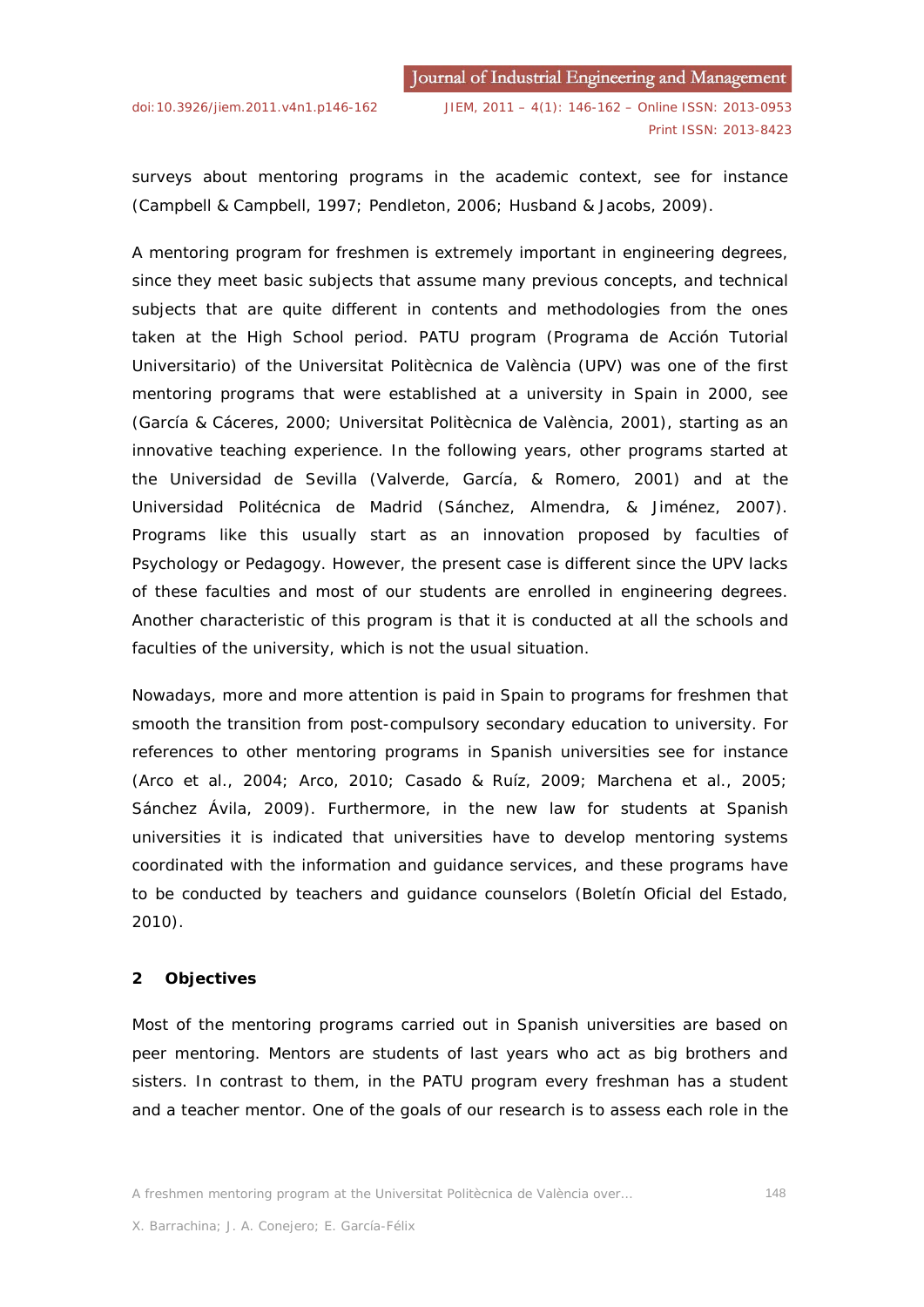program. To do this, we have asked all participants to make a peer evaluation by filling a questionnaire.

Secondly, the participation in the program of all actors is recognized. Some free credits are assigned to the mentees and the student mentors. On the other hand, some hours are assigned to the teacher mentor in the Teaching Activity Indicator of the university. According to the hours invested in the program by the students and the new accounting in terms of ECTS, we want to know what should be the suitable recognition for them.

Finally, we want to know if the expectations of the participants are fulfilled at the end of the program. Our hypothesis is that the students are satisfied with the program, much more satisfied than what mentors think.

#### **3 Methodology and approach**

Since 2000, the program has evolved in order to try to attend to the requirements of the mentees and the suggestions of the teacher and student mentors. In May, 2009, a questionnaire was administered to all participants in the program during the academic year 2008/2009. That year, the program was initially proposed to 4064 freshmen in October 2008. At that time, 1446 students (35.58% of all freshmen) successfully finished the program. To mentor them, 347 students and 335 teachers were involved in the program. The questionnaire was administered to all of the participants. It was finally answered by 672 mentees (46.47%), 174 teacher mentors (51.9%), and 319 student mentors (91.93%). All of them were encouraged to answer it in order to get the recognition for their participation.

The paper is organized as follows: In Section 4 we explain how and when the program started. Later, in Section 5, we report the main characteristics of the program. We also explain how the program is organized and conducted. The roles of the teacher and student mentors, and their tasks are also detailed. Section 6, contains results concerning the dedication to the program of all participants and results of a peer evaluation between mentors and mentees. We also include a list of topics treated in the mentoring sessions. Finally, Section 7 includes some conclusions regarding the dedication and expectations of the participants in the program. We expect that the report of our experience with a double mentor, a teacher and a student, was useful to other institutions.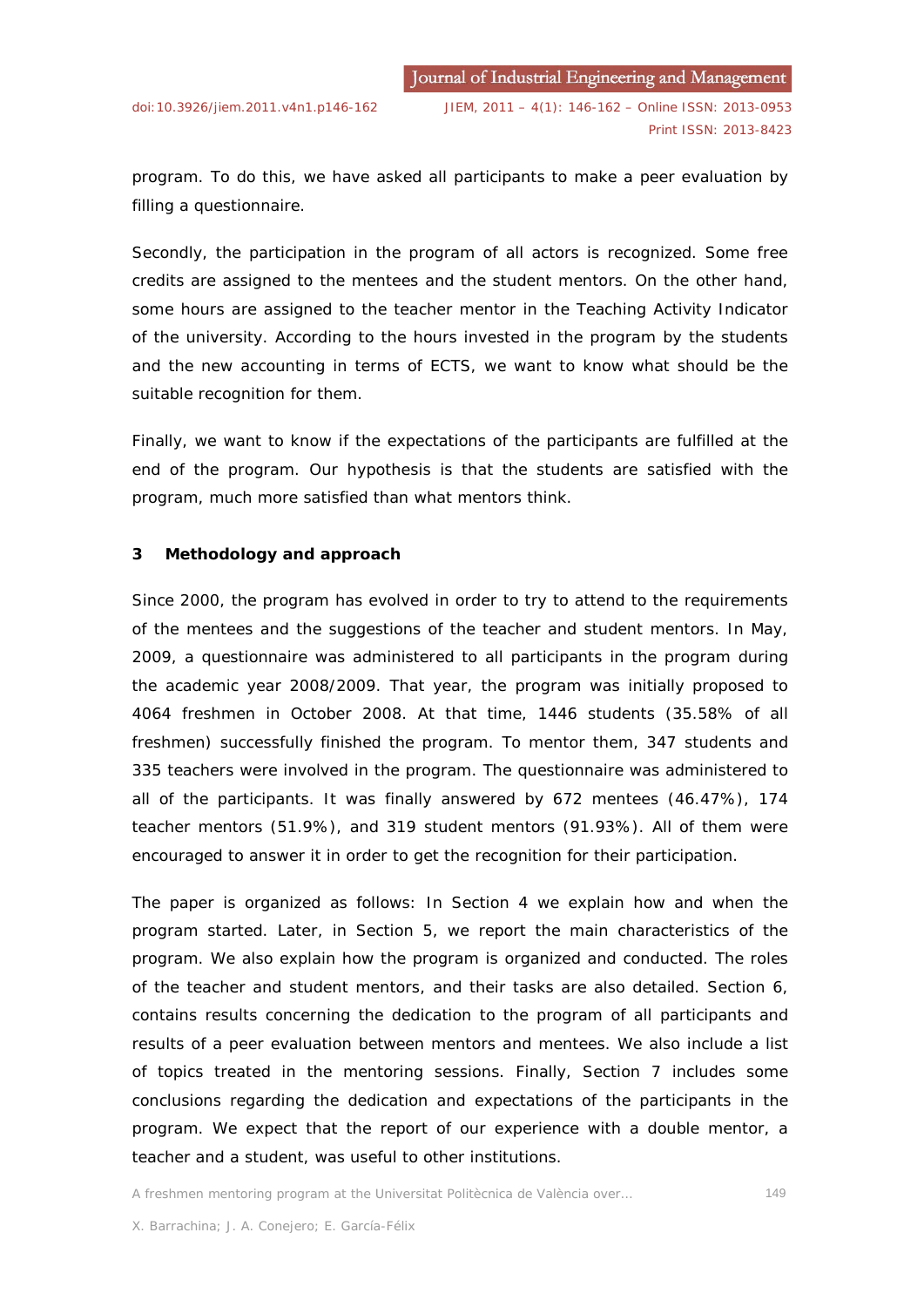Print ISSN: 2013-8423

# **4 Origin of the PATU program**

In 2000/2001 the Vicerrectorado de Coordinación Académica y Alumnado of the UPV offered several programs for teaching innovation and for improving the learning of the students. All these programs were integrated in a general frame called the EUROPA Project (*una Enseñanza Orientada al Aprendizaje - A teaching practiced focused on learning*) (Universidad Politécnica de Valencia, 2001). Its main goal was to improve education from the point of view of teaching and learning. A little sooner, the necessity of reducing the transition gap from baccalaureate and vocational studies to engineering degrees was noticed in an unpublished internal diagnosis study conducted over freshmen of this institution in 2000. Despite of the fact that freshmen had chosen engineering degrees in order to improve their social and professional status, it was reported important lacks of knowledge on the professional competences of the studies and the goals of the learning task. Other questions that freshmen have to face off in the first academic year were how to deal with academic problems, in particular with the practices of certain subjects. Finally, they also show lack of information about rules, bureaucracy, and facilities offered by the university to them.

At that time it was not necessary for a university to set a program that smoothed the transition from post-compulsory secondary education to university. It was expected that engineering studies had to be hard, and all these problems had to be solved by students on their own. However, as time went by, programs focused on smoothing transition have been considered and evaluated in the reports made by the Spanish Agency for Quality Evaluation and Accreditation (ANECA), in order to authorize the running of a degree in a Spanish university (ANECA, 2011).

To deal with these problems, the role of a mentor was proposed in order to optimize the formative process of freshmen, contributing in the personal, academic, and professional sides at the same time. This was pointed out some years before (Campbell & Campbell, 1997; Kerry & Mayes, 1995). Firstly, in 1999, two different programs of mentoring started: one with a teacher mentor and another with a senior student as a mentor. However, these programs were seen very soon during the first year to be complementary and that it would be more fruitful if both of them were integrated in a unique program. In this new program, it was expected that mentors belong to the same school as the corresponding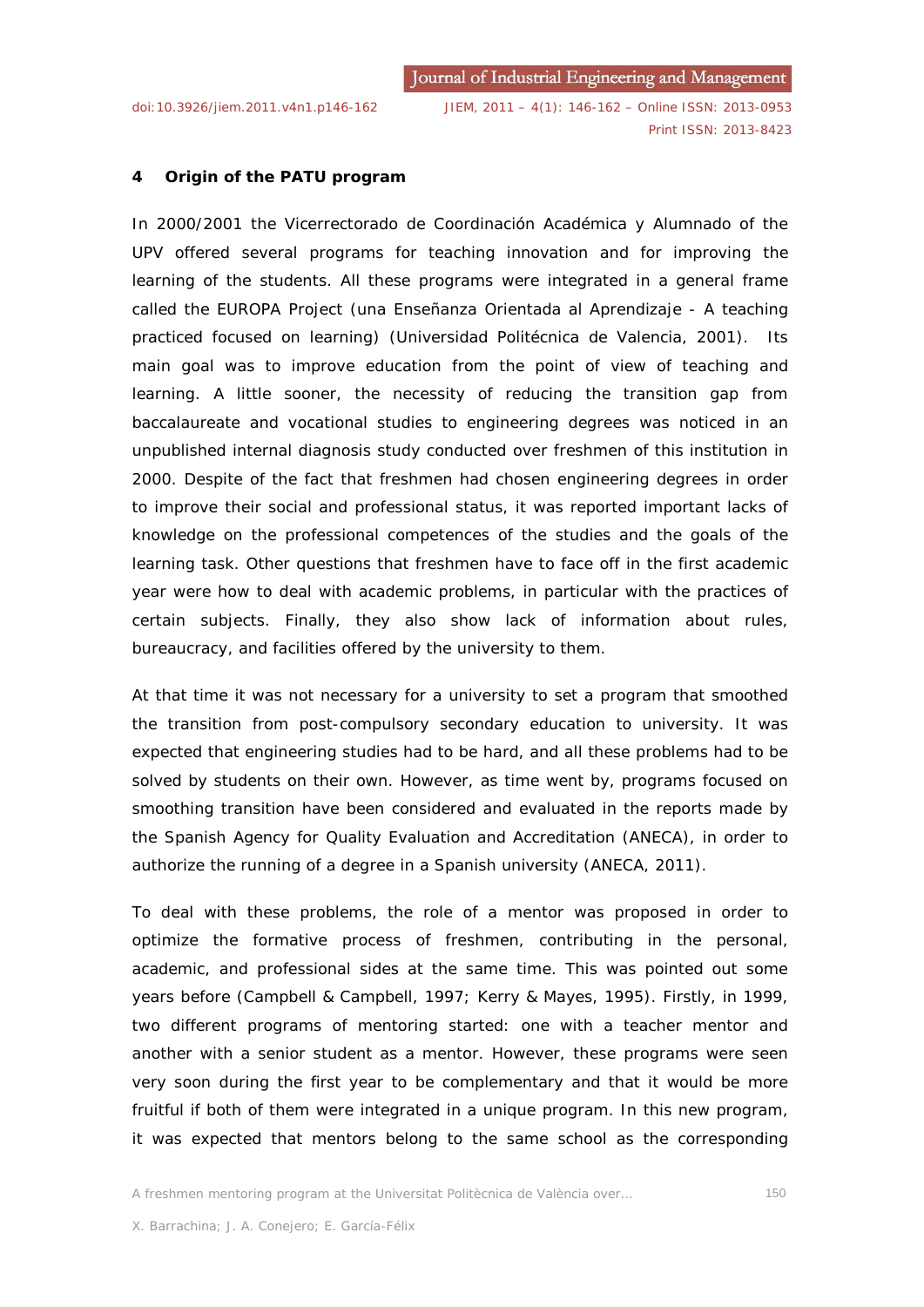freshmen. Even more, the teacher mentor was intended to be also his/her teacher in the first year, since it would help him/her to meet more frequently the mentees and to organize the meetings. This has been also considered up to now.

The new program was firstly conducted at the UPV in the academic year 2000/2001 at six schools of the UPV involving 700 freshmen and 200 teacher mentors. In this first year, every school was autonomous. However, they were supported by the technical staff of the Institute of Science Education (ICE) of the UPV. At the end of this edition, 92% of the teacher mentors reported it as very satisfactory, it was therefore decided to extend the program to all schools of UPV. In the last years, the program has attracted about one third of all new freshmen:

|                        | 2006/2007     | 2007/2008     | 2008/2009     |
|------------------------|---------------|---------------|---------------|
| New freshmen at UPV    | 4512          | 4401          | 4064          |
| <b>Mentees</b>         | 1284 (28,45%) | 1628 (36,99%) | 1446 (35,58%) |
| <b>Student Mentors</b> | 513           | 471           | 347           |
| Teacher mentors        | 305           | 287           | 335           |

Table 1. "Participation in the PATU program in the period 2005-2009". Source: ICE-UPV.

# **5 Characteristics of the PATU program**

After this pilot experience, our mentoring program was established as we indicate.

# **5.1 Goals**

With minor changes from the beginning, the main goals set for this mentoring program are the following, see (García & Cáceres, 2000):

- To support and guide students in their comprehensive training process.
- Identify difficulties related to the contents of the subjects, the teachers, the methodology, and the evaluation system, and discuss the solutions.
- Promote the use of academic mentoring.
- Avoid the feeling of isolation and loneliness of freshmen.
- Encourage the students to participate in the school.
- Promote the integration of new students in the school and in the university.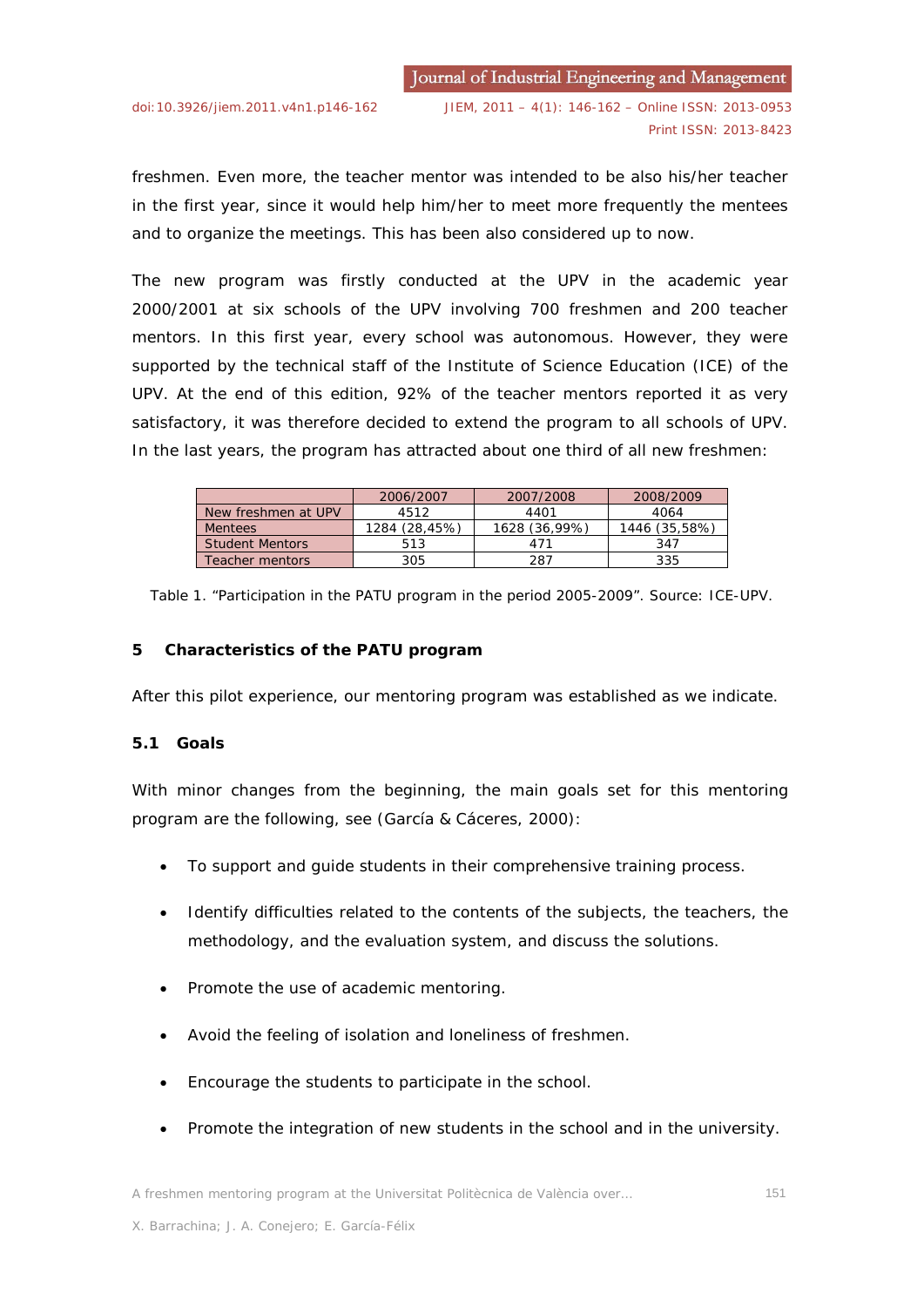• Develop the capacity for reflection, dialogue, autonomy, and criticism.

# **5.2 Structure**

The general program is coordinated by a working group composed by a Vice-rector (nowadays the Vice-rector for Students' Affairs), the Head of the Academic Performance and Curricula Assessment Office, a Vice-Dean from each school acting as a local coordinator there, and the Head and technical staff of the ICE.

Local coordinators take care of the development of the program at their school. This includes, among other tasks, recruiting teachers and students to become mentors, introducing the program during the Welcome Days held at the school to the new freshmen, and the assignment of freshmen to mentors. The training of mentors does not depend on them, it lays on the technical staff of the ICE.

To help the local coordinators, a student at each school is granted with a scholarship. This student has some office hours to attend and solve the first doubts of mentees and student mentors. This student is also in charge of organizing the reports of mentees and mentors, both teachers and students. To accomplish these tasks, about 350-450 hours per year are needed, a bit less than an hour per new student. We point out that this is possible after having developed an application known as SELLA that is accessible for mentors and mentees through the intranet. It also helps them to organize meetings, control the participation of the mentees, keep a diary of the meetings, and to sum up contents treated in the meetings.

This application has not only improved the communication between mentors and mentees, but it has also reduced to halve the dedication of the granted students, local coordinators, and technical staff of the ICE. In addition, this application is very helpful in order to objectively assess the results of the program at the end of every academic course and to recognise the participation of everyone in the program.

# **5.3 Teacher mentor's tasks**

Following (Rodríguez-Espinar, Alvarez-González, Echeverría, & Marín, 1993) we consider that during a tutorship the mentor should offered him/herself to the mentees in order to help them in what they ask for. Therefore, mentoring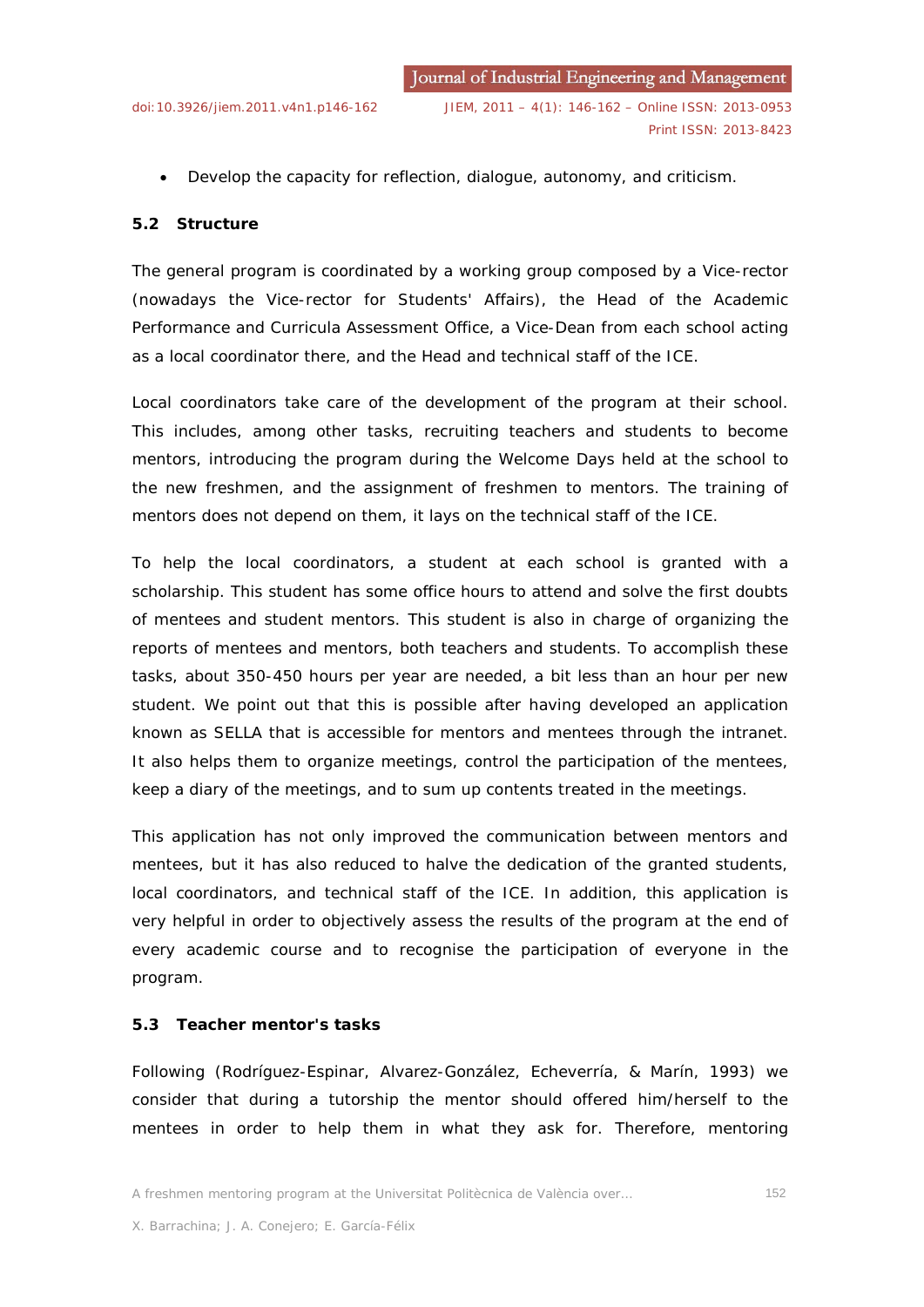combines functions of guidance, monitoring, and of info supplier. In order to do this, a teacher mentor is expected to carry out the following tasks:

- To facilitate the development of his/her learning skills and strategies, according to his/her own model of learning.
- Help the mentee to take advantage of an effective study time.
- Provide information about facilities of the university and activities organized at the school and promote the participation of the mentees in activities that improve his/her training.
- Follow up the academic performance of mentees and evaluate it with them.
- Identify problems that are interfering with the learning process of the student, and address the mentee to the corresponding services offered by the institution (Health Center, Psychopedagogical University Guidance Office, Career and Employment Office, etc.).

To conduct them, it is expected that mentors and mentees were expected to hold several meetings along the course. A 97.5% of the mentees have held between 5 and 10 meetings.

Finally, we point out that apart from the profit for mentees, mentoring helps teachers to know better their students and the subjects of other departments, and to develop other formative skills that are usually hidden in class.

# **5.4 Student mentor's tasks**

As teacher mentors, they also contribute to help the mentee to take advantage of an effective study time, but in these cases the approach is different when explaining e.g. which are the most important parts to be considered in order to pass every subject. In addition, they provide notes on certain subjects and exams of previous years to the mentees. We point out that this information is only given from the point of view of the student mentor, but it can be very helpful to the mentee. One can expect that mentees take a lot of profit from student mentors, but most student mentors think the opposite.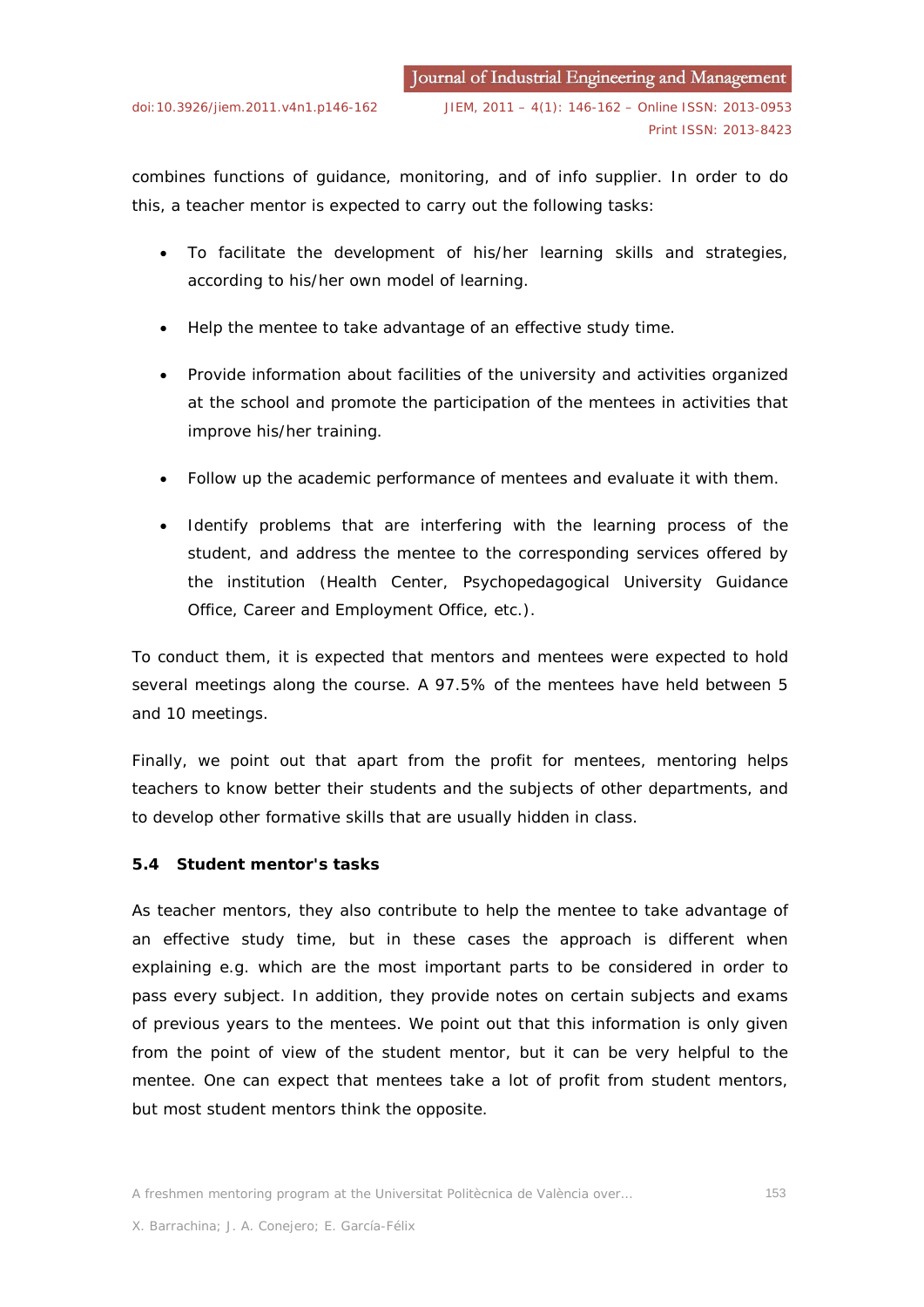In return to the student mentors, most of them consider that these programs help them to learn how to manage groups. Besides, the program lets them to have a second thought on the curriculum of the degree and understand better the contents of the first academic course.

# **5.5 Recognition for all participants**

Teachers participating in the PATU program were firstly granted with some symbolic amount of money to cover their own expenses such as teaching material or displacements to conferences. This participation is also acknowledged in the Teaching Activity Indicator (IAD). This inner indicator is fully recognized by the Spanish Agency for Quality Evaluation and Accreditation (ANECA).

Senior students acting as mentors receive up to 4 free election credits in their curricula. Additionally, most of schools at UPV offer up to 2 free election credits to mentees. In both cases, the number of credits assigned to every student is decided by the local coordinator from the number of meetings detailed at SELLA. Usually, all degrees have up to a 5% of free election credits included in the syllabus. These credits can be achieved in different ways, mainly from complementary tasks and actions. Participating in the program is recognized for the students as a complementary action granted with free election credits. In the UPV, all degrees adapted to the new European Higher Education Area (EHEA) are fully offered from the 2010-2011 academic year. These degrees, organized in four years, 240 ECTS, include up to 6 ECTS (European credits) that can be achieved from complementary tasks. Student mentors participating in the PATU program will receive up to 1 ECTS. The recognition for mentees has not been considered yet.

#### **5.6 Meetings**

Mentors tasks with mentees will be developed in three kinds of meetings:

- a. *Individual meetings*: Every mentor will try to meet individually every mentee at least once, since some personal problems may not arise during group meetings. In some cases the mentor can help him/her; otherwise, he/she can always address him/her to the suitable aforementioned service.
- b. *Group meetings*: Here, a pair of mentors meets their mentees, but in some cases two or three groups can meet all together at the same time.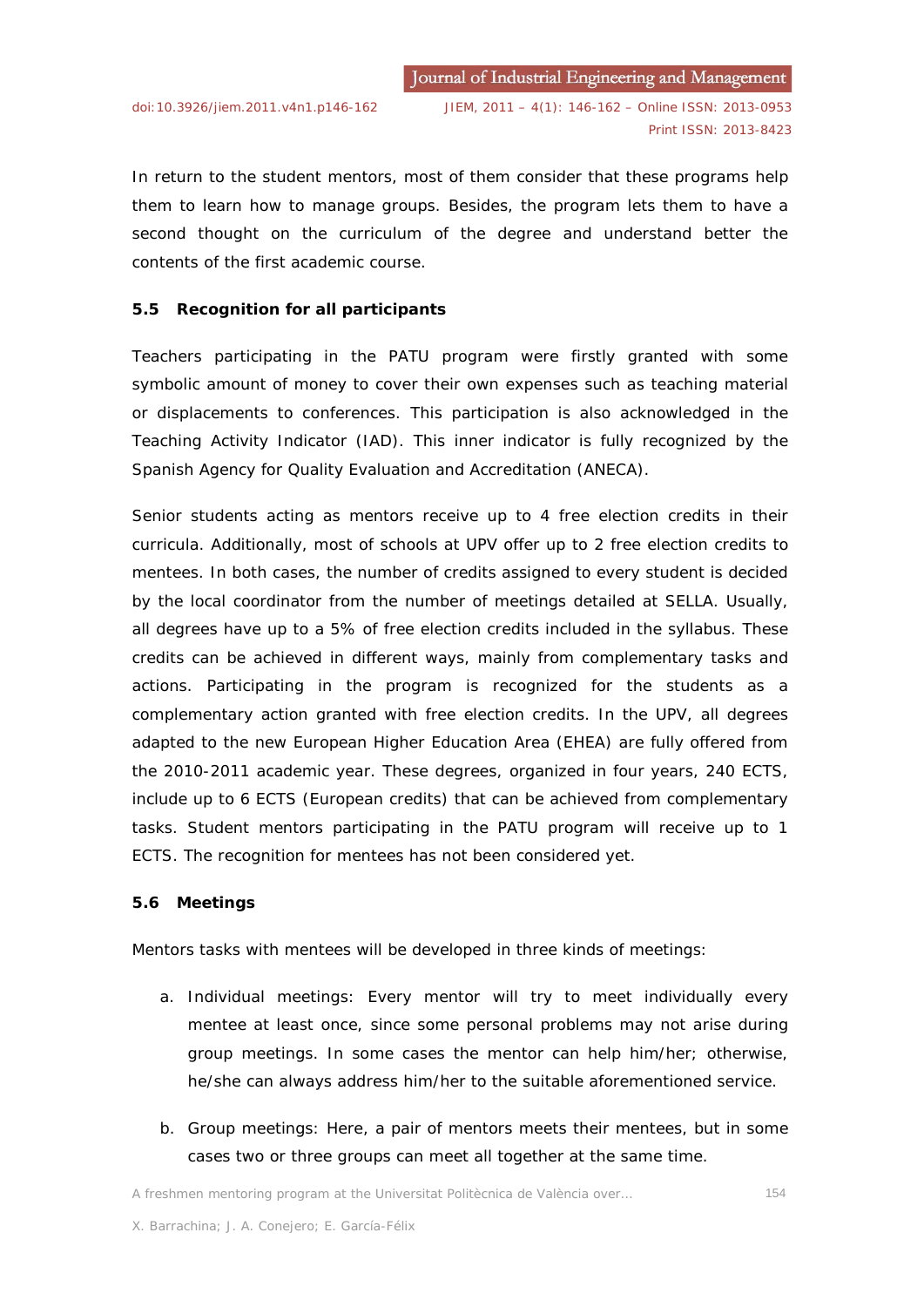c. *Follow up meetings*: Every local coordinator organizes at least 3 follow up meetings with mentors to discuss the evolution of the program.

Further information concerning the contents of these meetings can be found at (Garcia & Cáceres, 2000; Conejero et al., 2011).

#### **6 Evaluation of the PATU program**

To evaluate the program, the following activities were carried out: minutes of every meeting, follow up meetings of the local coordinator with mentors at every school, final reports of mentors and mentees, questionnaires filled by mentees and mentors, and follow up meetings of the coordinating group. As we have said in the introduction, we will report the results obtained from the questionnaires filled in May 2009, before the period of examinations of June.

#### <span id="page-9-0"></span>**6.1 Dedication to the PATU program**



We asked all participants to estimate the number of hours spent in the program.

#### Figure 1. "Hours spent in the program".

As we can see in Figure 1 the number of hours spent by student and teacher mentors is similar. The average is 10.66 hours by mentees, 18.33 by student mentors, and 18.83 spent by teacher mentors. Despite of the fact that the dedication of both mentors is similar, their satisfaction with the program is different.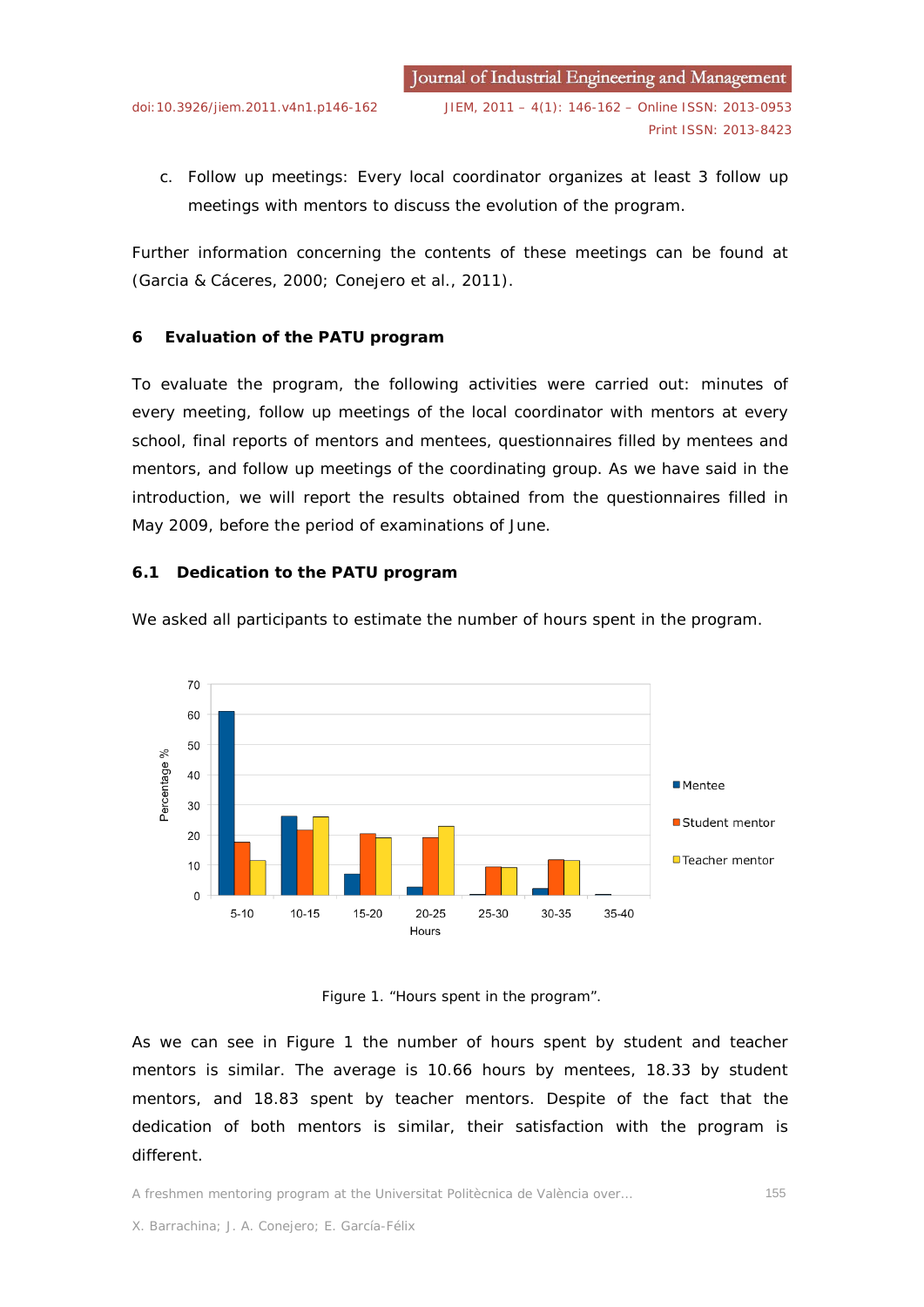Journal of Industrial Engineering and Management [doi:10.3926/jiem.2011.v4n1.p146-162](http://dx.doi.org/10.3926/jiem.2011.v4n1.p146-162) JIEM, 2011 – 4(1): 146-162 – Online ISSN: 2013-0953 Print ISSN: 2013-8423

# **6.2 Fulfillment of participants expectations**

At first sight the results in Section [6.1](#page-9-0) can be interpreted as a lack of interest in the PATU program by the mentees. However, the program is highly acknowledged by them, see Figure 2.



#### Figure 2. "Have the expectations on the program been fulfilled?".

In contrast to the results in Section [6.1,](#page-9-0) it is interesting to see that an accumulated average of the 71.97% of mentees have been satisfied with the program. The agreement rate for student mentors is even higher, 74.64%. Nevertheless, only a 62.05% of the teacher mentors have meet their expectations with the program. We also analyze the satisfaction level of mentees asking them whether they will recommend a classmate to participate in it or not, and a 96% of them will do it.

# **6.3 Mentors work in the meetings**

To deepen in the expectations on the program, we have asked to all actors participating in it, to evaluate the role of the mentors in the individual and group meetings. These data will show us how enthusiastic and how fruitful their participation in the program is. The role of a mentor was evaluated by his/her mentees and also by the other mentor. Firstly, in individual meetings, see Figure 3, student mentors get a higher mark than teacher mentors. A 72.28% of the mentees consider that the student mentor participation can be considered as useful or even very useful. On the other hand, only a 61.29% of the mentees consider that the teacher mentor work was profitable. This can happen because mentees find the student mentor closer to them in age.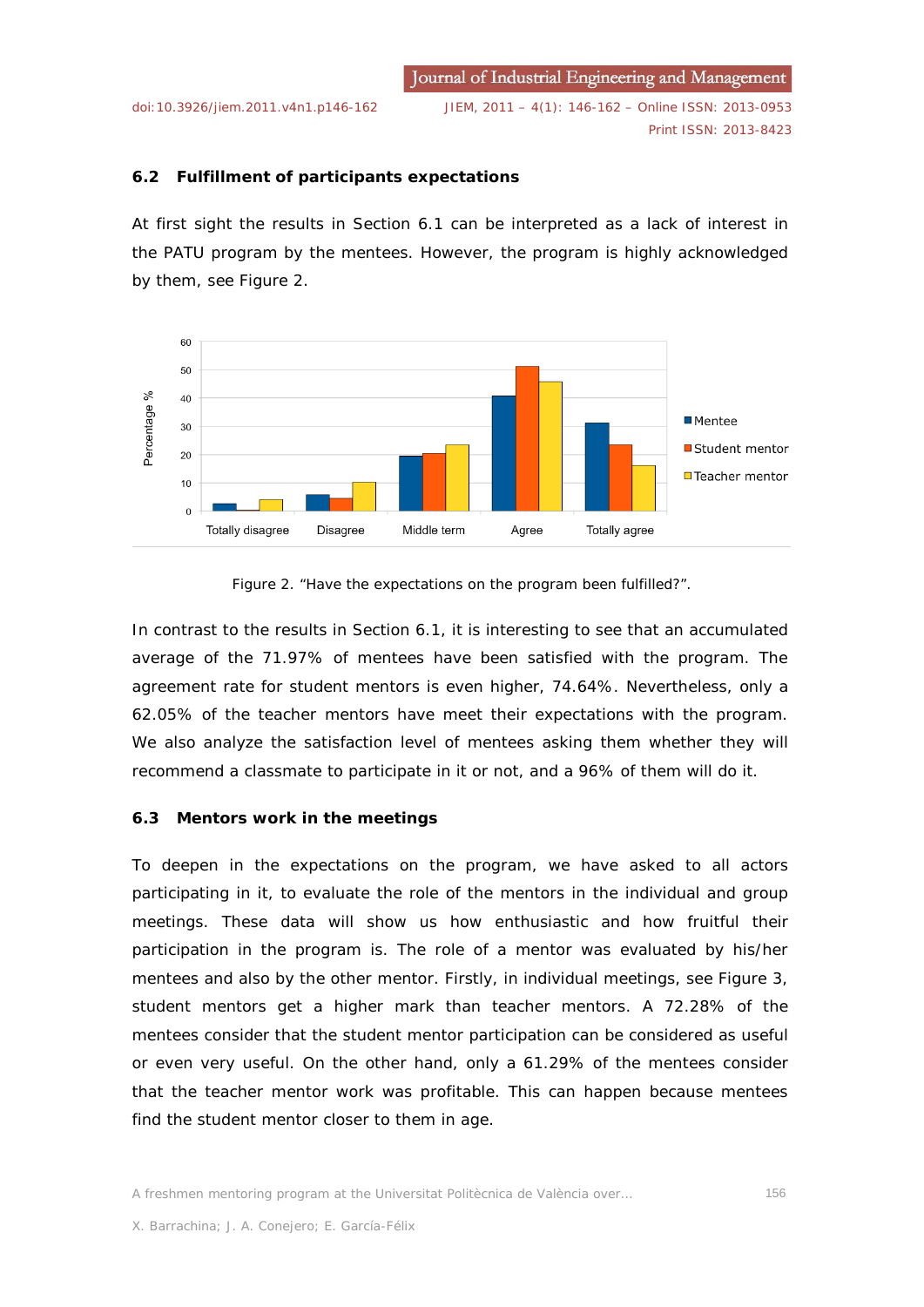Journal of Industrial Engineering and Management



[doi:10.3926/jiem.2011.v4n1.p146-162](http://dx.doi.org/10.3926/jiem.2011.v4n1.p146-162) JIEM, 2011 – 4(1): 146-162 – Online ISSN: 2013-0953 Print ISSN: 2013-8423



Figure 3. "Utility of the participation of mentors in the individual meetings".

But the results are still better for the student mentor in the group meetings, see Figure 4, where it should be expected that the teacher mentor would play a leading role since he/she can show a broader experience than the student mentor can. For group meetings, mentees are still more grateful to the student mentor, a 77.90% find their participation as useful. On the contrary, just a 68.15% of the mentees range the teacher mentor work as helpful.



Figure 4. Utility of the collaboration of mentors during the group meetings.

# **6.4 Development of the PATU program**

We also ask mentors and mentees about the goals of the program. We want to know if they were clear, if freshmen in general know them, and in the case of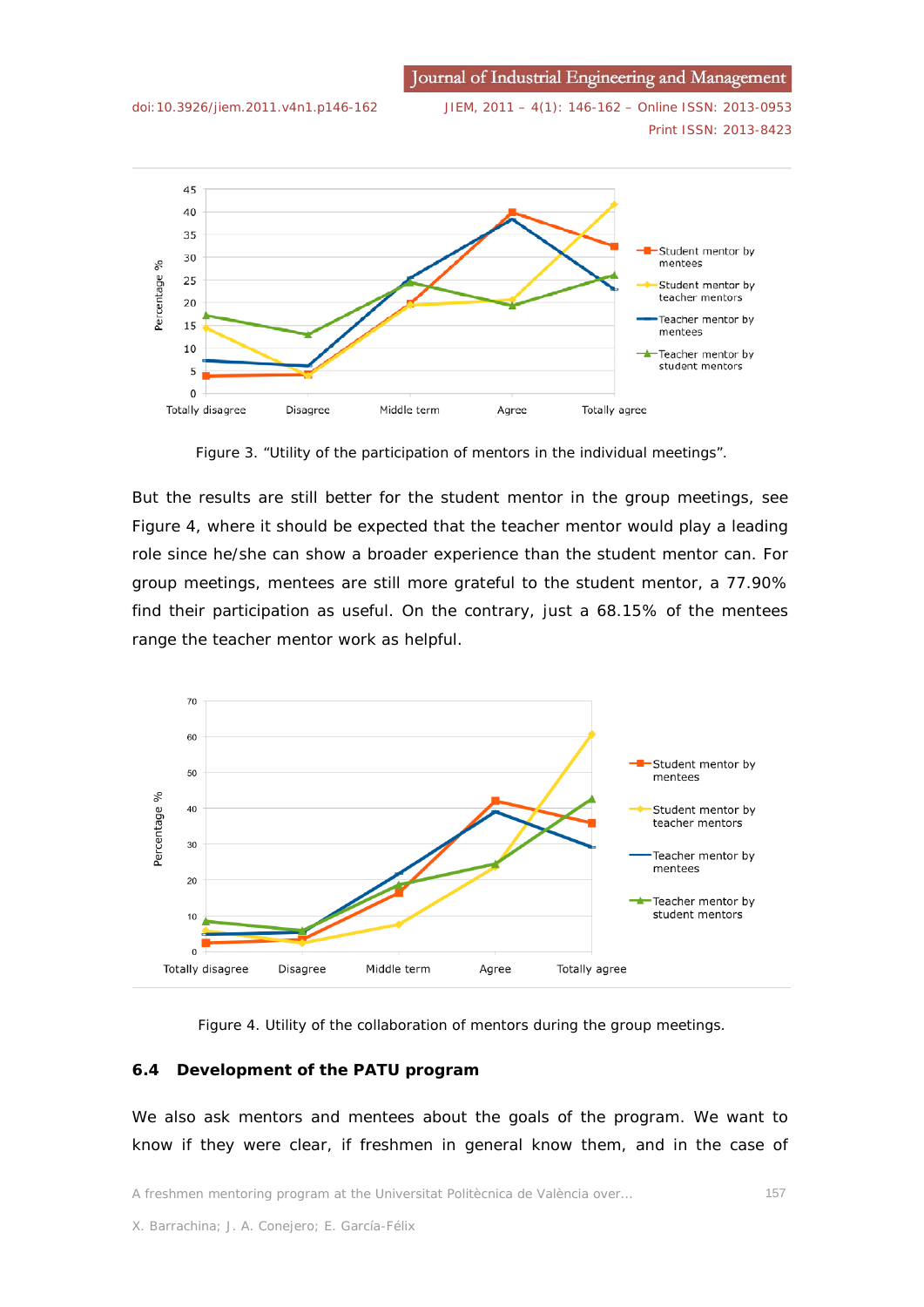Journal of Industrial Engineering and Management

[doi:10.3926/jiem.2011.v4n1.p146-162](http://dx.doi.org/10.3926/jiem.2011.v4n1.p146-162) JIEM, 2011 – 4(1): 146-162 – Online ISSN: 2013-0953 Print ISSN: 2013-8423

mentees, if they consider that they have been involved in the program. The answers to these questions can be seen at Table 2. In this case the results are ranged from 0 to 10. There is a general feeling among mentors that for many freshmen the program is not well known (item 2), and even in the case of their mentees, mentors think that their implication is lower than what mentees really think (item 3). Nevertheless, mentors and mentees consider that the goals are clear and adequate (item 1), and they have properly developed their tasks in the program (item 4), in a friendly atmosphere (item 5).



Figure 5. "Most interesting topics treated during the meetings"..

Finally, we ask mentees to say what were the most interesting or trending topics that were considered in the group meetings. The results are shown in Figure 5. We see that the most interesting ones are the subjects, their material, and study methods. What is also very interesting is that time management is also an important trend. This was also reported in (Capilla et al, 2010) when freshmen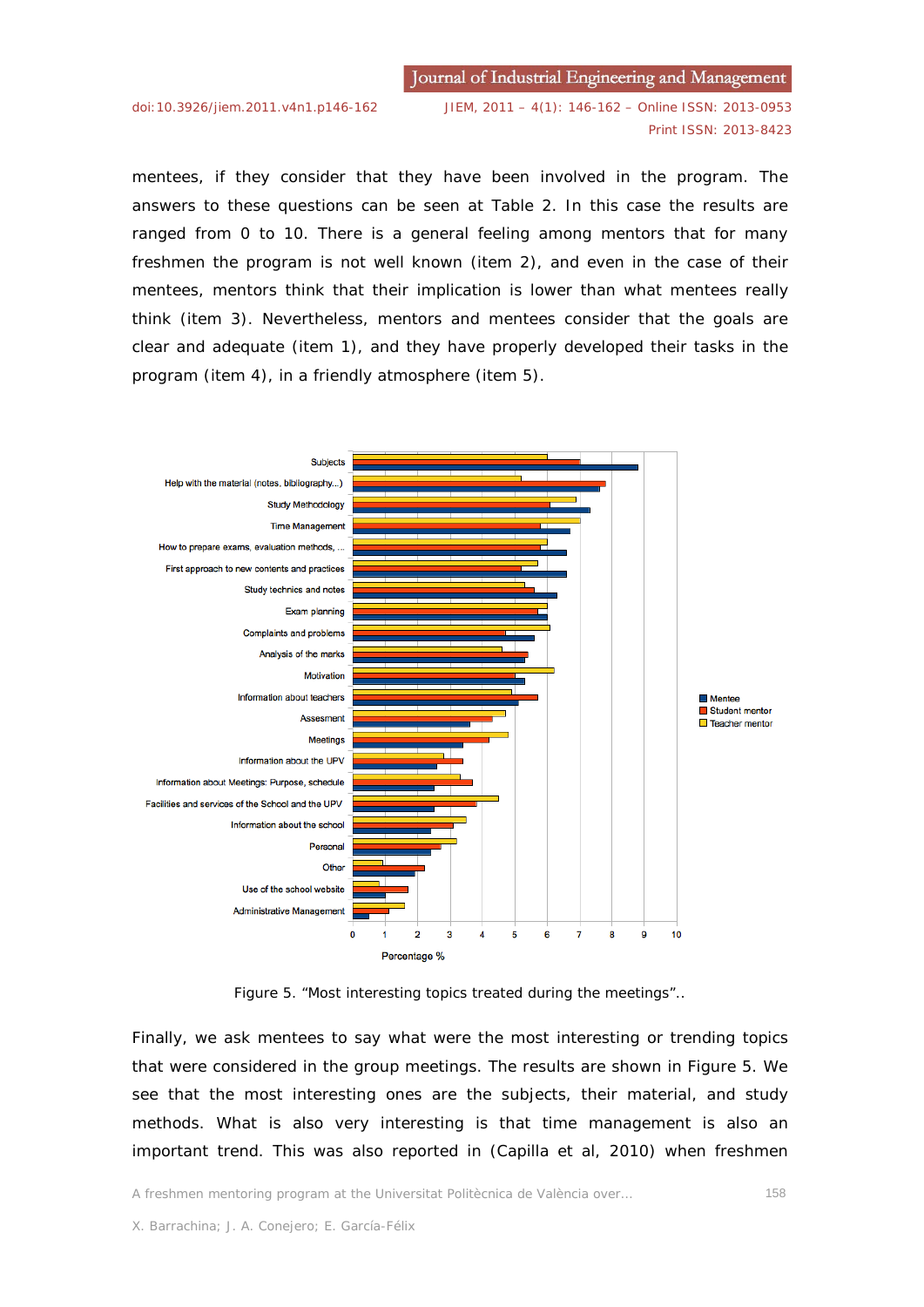were asked at our university at the beginning of their first academic course what the most significative trend of engineering studies was.

|                                                                               | Mark given by<br>the mentee | Mark given by the<br>student mentor | Mark given by the<br>teacher mentor |
|-------------------------------------------------------------------------------|-----------------------------|-------------------------------------|-------------------------------------|
| 1. The goals of the program are clear<br>and adequate                         | 6.7                         | 6.9                                 |                                     |
| 2. Freshmen know clearly what can<br>the mentoring program do to help<br>them |                             | 5.1                                 | 5.6                                 |
| 3. Degree of the implication of the<br>mentee                                 | 7.1                         | 6.3                                 | 6.3                                 |
| 4. The most important topics have<br>been treated clearly                     | 7.2                         | 8.1                                 | 7.9                                 |
| 5. The ambience generated has been<br>positive and enriching                  | 8                           | 8                                   | 8.2                                 |

Table 2. "Agreement rate with the development of the PATU program".

#### **7 Conclusions**

To sum up, despite of the fact that the dedication of the mentee in the PATU program is not so high, since they usually participate in 5 or 10 meetings during the course and they dedicate between 10 to 15 hours to the program, they are satisfied with the program and they would highly recommend other freshmen to participate in it. In terms of ECTS, the recognition of 0.5 ECTS for the mentee and 1 ECTS for the student mentor would be enough. However, it would not heart to increase these quantities in order to make the participation in the program more attractive to the students. On the other hand, we consider that the teacher mentor was recognized with a similar amount of hours as the student mentor is.

On the other hand, the student mentor feels more enthusiastic with the program than the teacher mentor. In addition, he/she even thinks that mentees could take more profit from their participation. Finally, the teacher mentors have high expectations on the program that are not usually totally satisfied at the end of the course. Usually, all efforts on increasing the participation in the program are usually addressed to freshmen, but one wonders if encouraging teacher mentors in their task would be more fruitful.

# **Acknowledgments**

We would like to acknowledge the participation of mentees, mentors, and local coordinators of the academic course 2009/2010. The PATU program is supported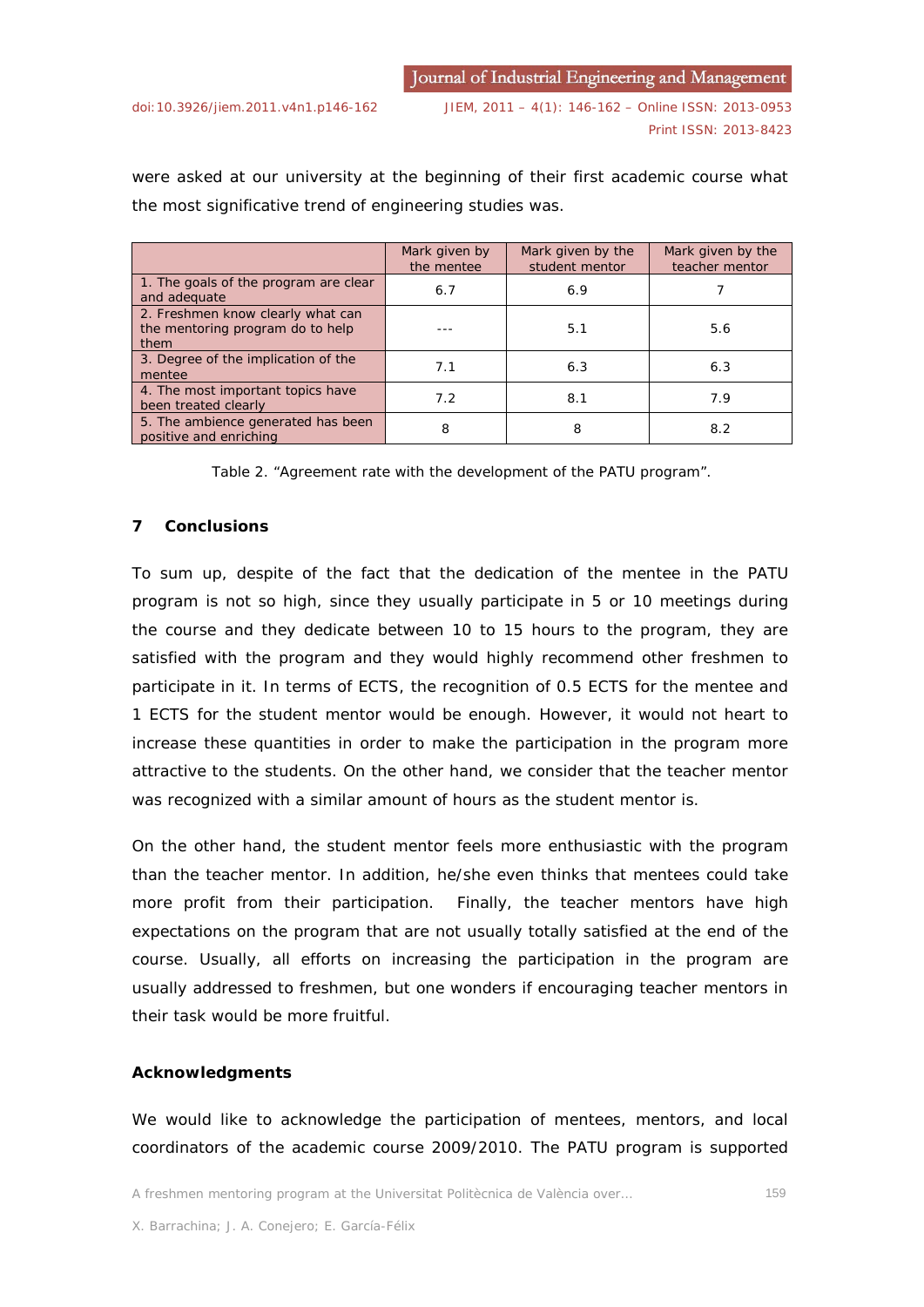by the Vicerrectorado de Alumnado y Servicios al Estudiante of the Universitat Politècnica de València and by MEC "Ayuda para el Impulso e Implementación de Sistemas Tutoriales de Estudios de Grado".

#### **References**

- Arco, J.L. (2010). *Transiting the transition: Peer-tutoring as a catalist of the Bologna process*. Presented at Fedora Psyche Conference. Alicante, Spain.
- Arco, J.L., Heiborn, V., López, S., Fernández, F., Maroto, N., & Recio, D. (2004). *Memoria anual del curso 2003/2004 del Gabinete Psicopedagógico de la Universidad de Granada*. Retrieved March, 15th, 2011, from [http://www.ugr.es/~ve/gpp/files/memorias/MEMORIA\\_GPP\\_03-04.PDF](http://www.ugr.es/~ve/gpp/files/memorias/MEMORIA_GPP_03-04.PDF)
- ANECA (Agencia Nacional de Evaluación de la Calidad y de la Acreditación)- (2011). *Programa VERIFICA*. Retrieved March, 15th, 2011, from <http://www.aneca.es/Programas/VERIFICA>
- Boletín Oficial del Estado (2010). *Real Decreto 1791/2010, de 30 de diciembre, por el que se aprueba el Estatuto del Estudiante Universitario*. Retrieved March, 15th, 2011, from<http://www.boe.es/boe/dias/2010/12/31/pdfs/BOE-A-2010-20147.pdf>
- Cambpell, T., & Campbell, D.E. (1997). Faculty/Student Mentor Program: Effects on Academic Performance and Retention. *Research in Higher Education*, 38(6), 727-742.

[doi:10.1023/A:1024911904627](http://dx.doi.org/10.1023/A:1024911904627)

- Capilla, R., Conejero, J.A., García, E., Rodríguez, C., & Vivancos, V. (2010). *University Choice: What do secondary school students need to know about a university that would facilitate their choice?* Presented at Fedora Psyche Conference. Alicante, Spain.
- Casado, R., & Ruíz, M. (2009). *Programa Mentor: Tutorías entre compañeros. Paper presented at UNIVEST 09*. Presented at Claves para la Implicación de los Estudiantes en la Universidad. Girona, Spain.
- Conejero, J.A., García-Félix, E., Vendrell, E. & Vivancos, V. (2011). *PATU: A mentoring program for freshmen*. Proceedings of the IEEE EDUCON Education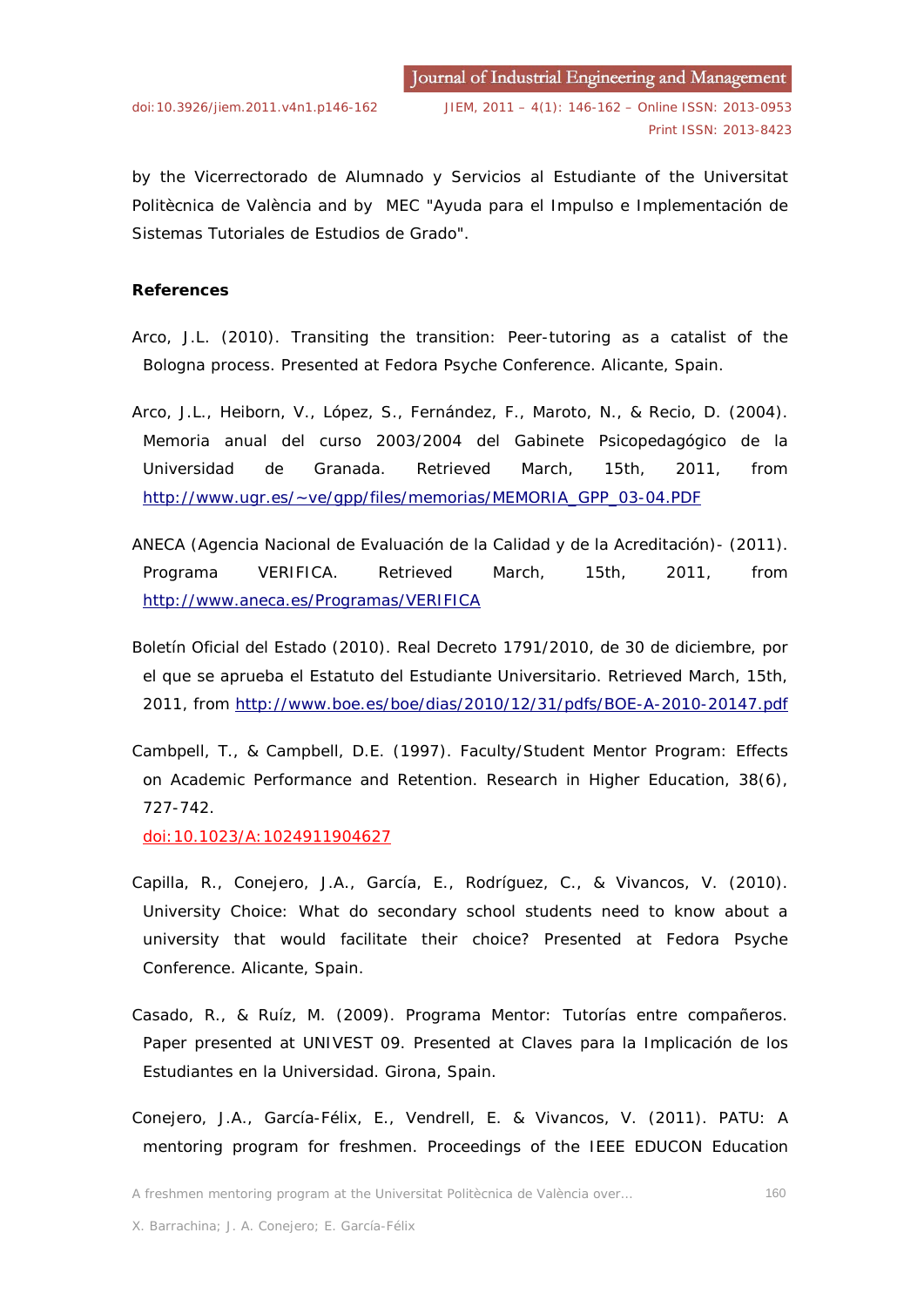Engineering 2011 – Learning Environments and Ecosystems in Engineering Education. Amman, Jordan. 739-744. ISBN: 978-1-61284-641-5.

- Ehrich, L.C., Hansford, B., & Tennent, L. (2004). Formal mentoring programs in education and other professions: A review of the literature. *Educational Administration Quarterly*, 40, 518-540. [doi:10.1177/0013161X04267118](http://dx.doi.org/10.1177/0013161X04267118)
- García, P., & Cáceres, P. (2000). *El Plan de Acción Tutorial Universitario (PATU) en la UPV*. Technical report. Ed. Universidad Politécnica de Valencia. Depósito Legal V-4326-2000.
- Husband, P.A., & Jacobs, P.A. (2009). Peer mentoring in Higher Education: A review of the current literature and recommendations for implementation of mentoring schemes. *The Plymouth Student Scientist*, 2, 228-241.
- Kerry, T., & Mayes, A.S. (1995). *Issues on Mentoring*. The Open University-Rouyledge.
- Marchena, E., Gómez, I., Alcalde, C., Aguilar, M., & Navarro, J.I. (2005). Tutoría entre iguales en la Universidad de Cádiz: Proyecto compañero. *Tavira: Revista de Ciencias de la Educación*, 21, 197-204.
- Pendleton, M. (2006). *Student menetoring and peer tutoring: A literature review.* Document. RMIT University.
- Rodríguez-Espinar, S., Alvarez González, M., Echeverría, B., & Marín, M.A. (1993). *Teoría y Práctica de la Orientación Educativa*. PPU: Barcelona.
- Sánchez Ávila, C. (2009). Red de Mentoría en entornos universitarios: encuadre y objetivos. *Mentoring and Coaching*, 2, 11-25.
- Sánchez, C., Almendra, A., & Jiménez, F.J. (2007). Origen, desarrollo, evolución y resultados del proyecto Mentor en la ETSI de Telecomunicación de la Universidad Politécnica de Madrid. Red de Mentoría de Entornos Universitarios*. Cuadernos de Innovación Educativa*, 1, 35--46.